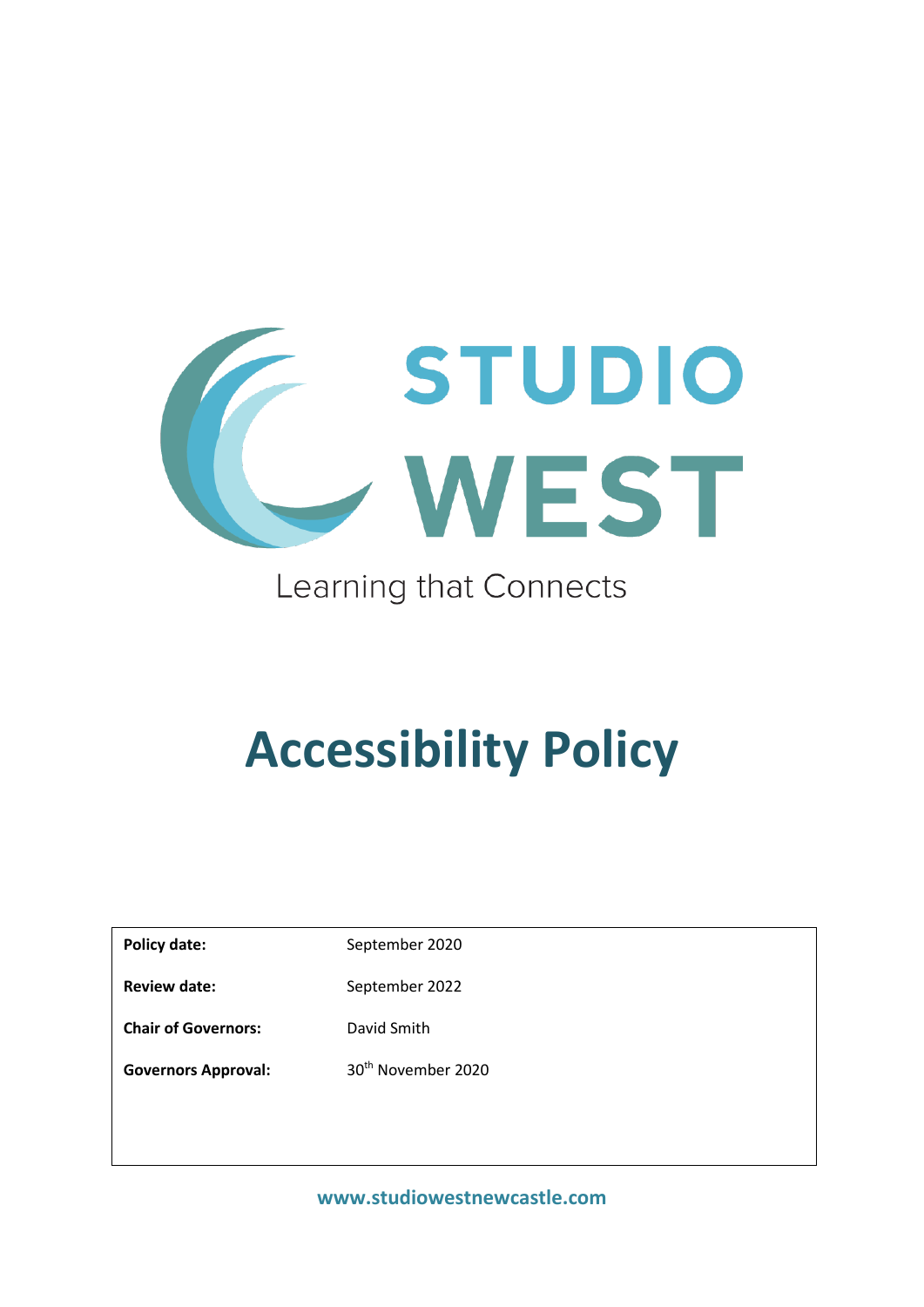#### **PURPOSE OF PLAN**

The Accessibility Plan will contain relevant actions to:

Improve access to the physical environment of the school, adding specialist facilities as appropriate. This covers both improvements to the physical environment of the school and physical aids to access education.

Increase access to the curriculum for students with a disability, expanding the curriculum as necessary to ensure that students with a disability are as equally, prepared for life as are the able-bodied students. This covers learning and teaching and the wider curriculum of the school such as participation in after-school clubs, leisure activities or school visits. It also covers the provision of specialist aids and equipment, which may assist these students in accessing the curriculum and wider world. Improve the delivery of communications to students, staff, parents and visitors with disabilities.

#### **DEFINITION OF DISABILITY**

The Equality Act 2010 states that a person has a disability if:

*They have a physical or mental impairment that has a 'substantial' and 'long-term' negative effect on their ability to do normal daily activities.*

#### **What 'substantial' and 'long-term' mean**

'substantial' is more than minor or trivial, eg it takes much longer than it usually would to complete a daily task like getting dressed

'long-term' means 12 months or more, eg a breathing condition that develops as a result of a lung infection

#### **Progressive conditions**

A progressive condition is one that gets worse over time. People with progressive conditions can be classed as disabled.

#### **KEY AIMS**

To increase and eventually ensure for students with a disability that they have:

- total access to our setting's environment, curriculum and information and
- full participation in the school community.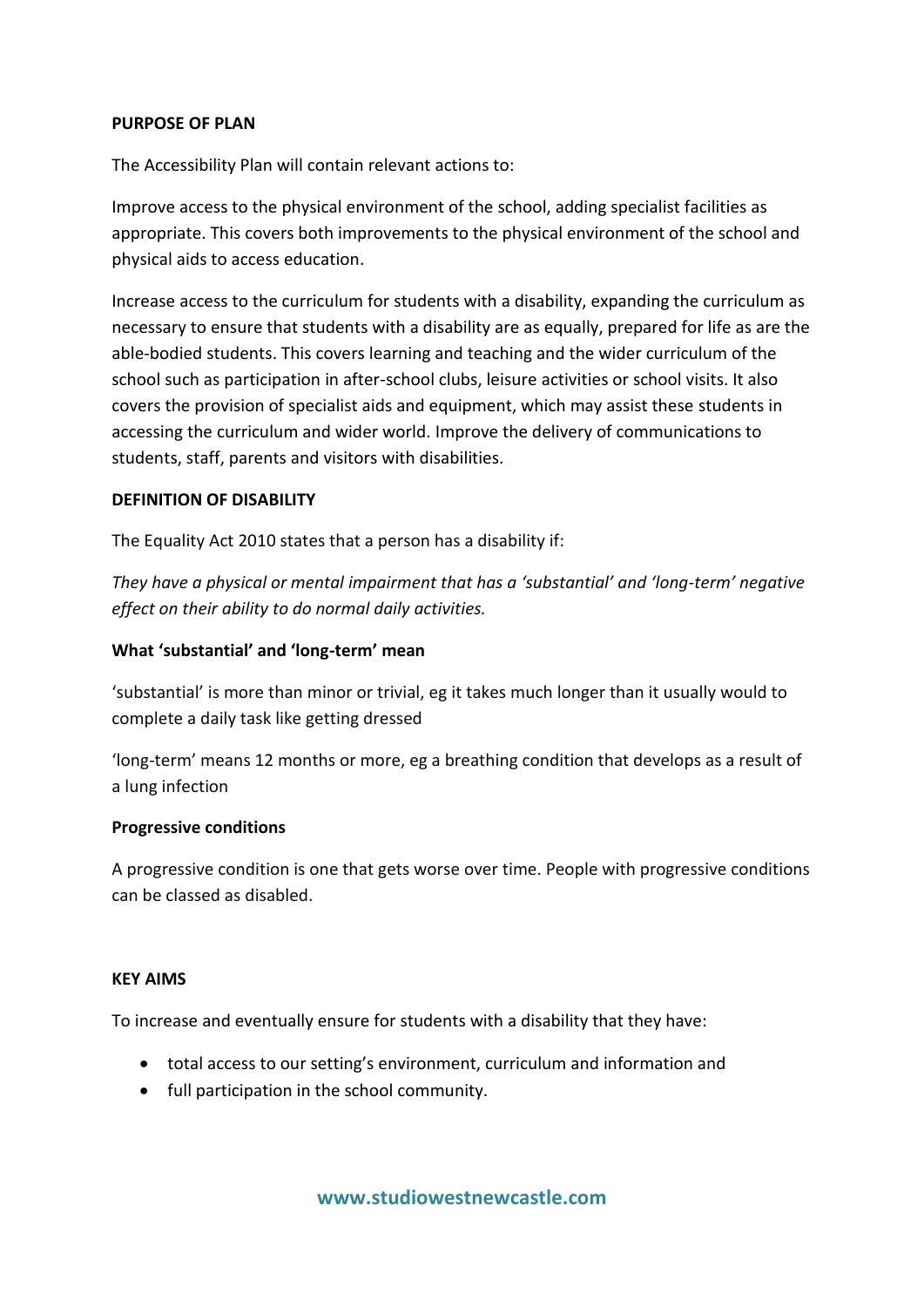#### **PRINCIPLES**

Studio West is compliant with the Equality Act (2010) and is consistent with aims and equal opportunities policy and SEND information report.

Our staff recognise their duty under the Equality Act (2010) is:

- Not to discriminate against disabled students in their admissions and exclusions, and provision of education and associated services
- Not to treat disabled students less favourably
- To take reasonable steps to avoid putting disabled students at a substantial disadvantage
- To publish an accessibility plan

In performing their duties governors also have regard to the Equality Act (2010).

Our school:

- Recognises and values the young person's knowledge/parents' knowledge of their child's disability Recognises the effect their disability has on his/her ability to carry out activities,
- Respects the parents' and child's right to confidentiality

The setting provides all students with a broad and balanced curriculum that is differentiated, personalised and age appropriate.

#### **CURRICULUM SUPPORT: TEACHING, LEARNING AND ASSESSMENT**

Our aim is that students with disabilities should, as far as possible, have access to a full and broad curriculum similar to that followed by their peers. All students should have access to the full National Curriculum, differentiated to take account of access and learning needs. Access to the curriculum is a key issue for consideration at the stage of admission, transition or when a disability develops. Advice and support, where appropriate, will be sought from external agencies and can be provided in a variety of formats.

The Trust's ICT network can provide access to students in a variety of locations. Effective use of these facilities can help overcome difficulties of mobility. Specialist equipment and ICT resources may be available to meet individual needs.

**www.studiowestnewcastle.com** In constructing the school's timetable, sympathetic consideration will be given to individual needs. Furniture, seating arrangements, and the classroom used will be altered to facilitate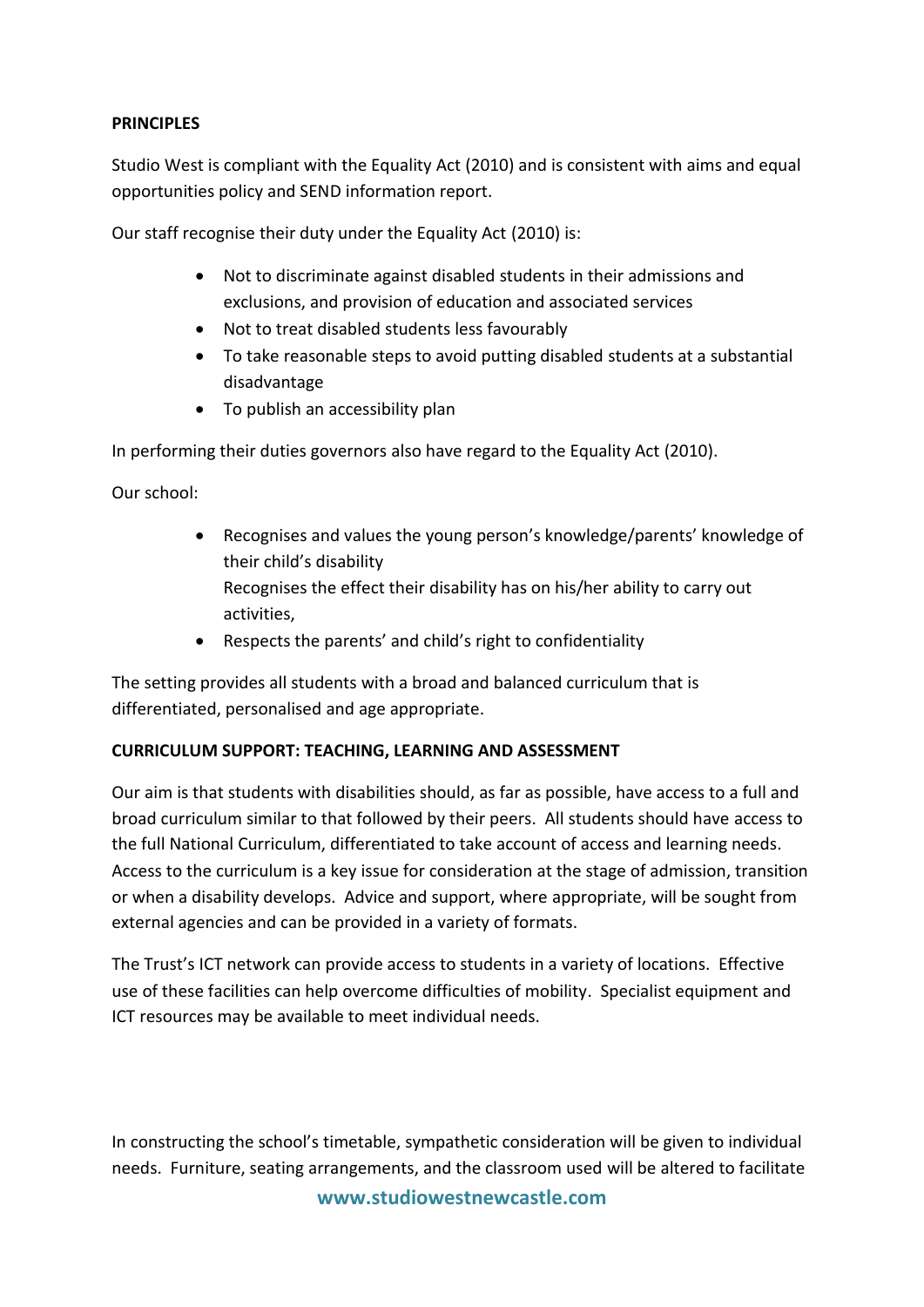access and learning. The school will assess a student's need for support and exam access arrangements. This will include both internal assessment procedures and external assessment.

All students at Studio West should be able to participate fully in the wide range of activities offered. This includes:

- Outdoor education
- Sports and PE
- After school activities
- Excursions and trips
- Work Placements

The unsuitability of any event and the need for additional support can be discussed fully with parents/carers in advance.

#### **IMPROVING THE DELIVERY OF WRITTEN INFORMATION TO DISABLED STUDENTS**

Parents/carers are routinely involved in reviewing provision for their child. The child will also be consulted in the reviews. Large print format materials can be made available.

If either student or parent/carer has difficulty accessing information normally provided in writing (worksheets, homework, handouts, letters etc) then the school will consider alternative forms of provision to suit their specific need.

#### **FINANCIAL PLANNING AND CONTROL**

The Principal and Deputy Principal and the finance committee will review the financial implications of the accessibility plan as part of the normal budget review process.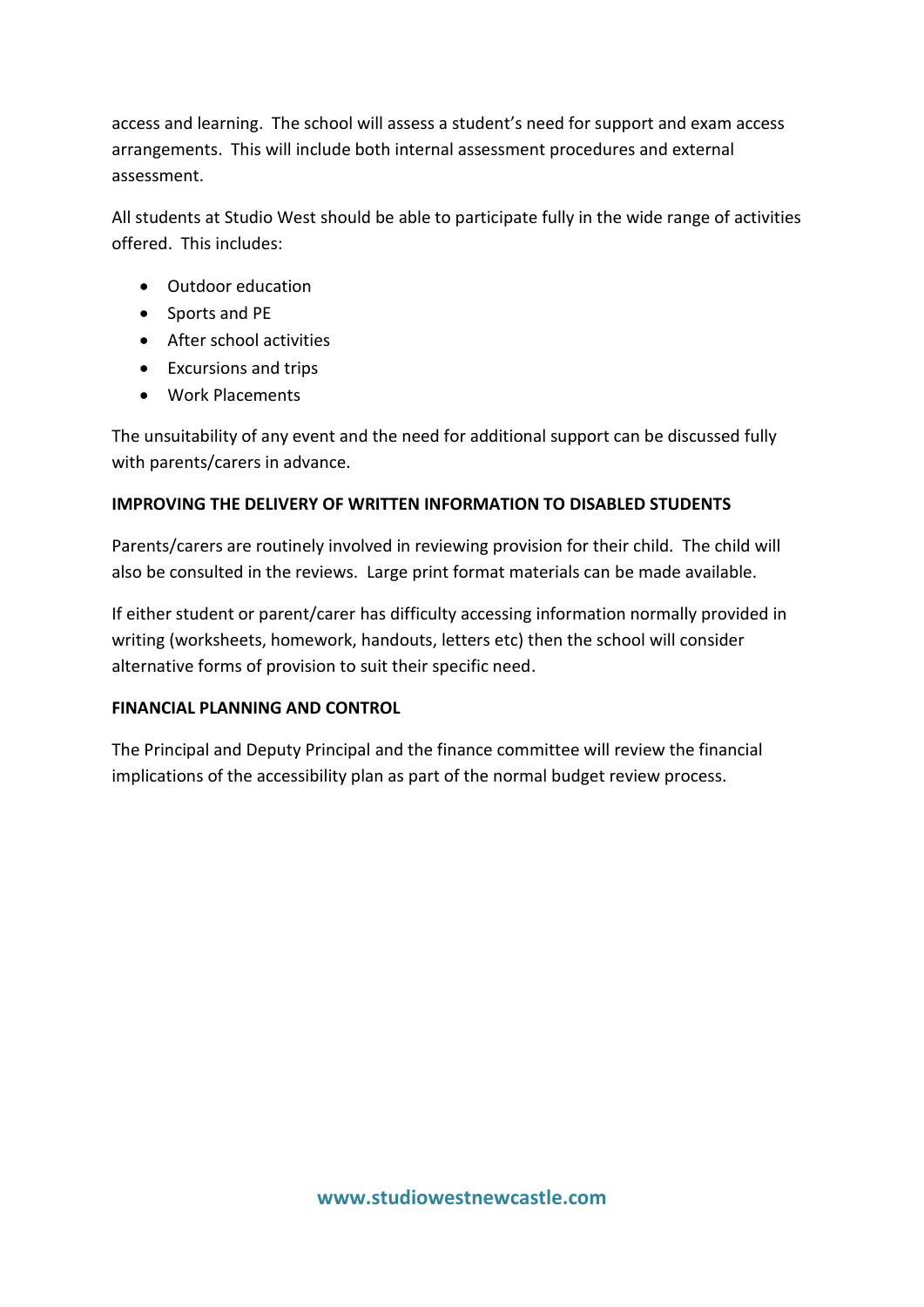| IMPROVING PHYSICAL ACCESS                                                   |                                                                                                                     |                                                                                  |                |                                                                       |
|-----------------------------------------------------------------------------|---------------------------------------------------------------------------------------------------------------------|----------------------------------------------------------------------------------|----------------|-----------------------------------------------------------------------|
| <b>Targets</b>                                                              | Strategies                                                                                                          | Timescale                                                                        | Responsibility | Success Criteria                                                      |
| needs of all students, staff,<br>To be aware of the access<br><b>ACCESS</b> | Gather information around access needs Every September<br>applies to the school<br>when student                     |                                                                                  | staff          | SENDCO/medical Information is gathered to<br>ensure all needs are met |
| parent/carers and visitors<br>governors, children,                          | plans for individuals when<br>Create access<br>equired                                                              | As and when required                                                             |                |                                                                       |
|                                                                             | Annual reminder to parents/carers to let<br>if they/their children have<br>any problems with access.<br>school know |                                                                                  |                |                                                                       |
| Ensure everyone has access Ensure nothin<br>to school                       | ig prevents access                                                                                                  | Daily check to ensure<br>entrance are clear of<br>gate, pathway and<br>obstacles | Site Manager   | attending/visiting school<br>Clear access to everyone                 |
| Maintain safe access                                                        | Check exterior lighting                                                                                             | Ongoing                                                                          | Site Manager   | walking through gates and<br>Everyone feels safe<br>along path        |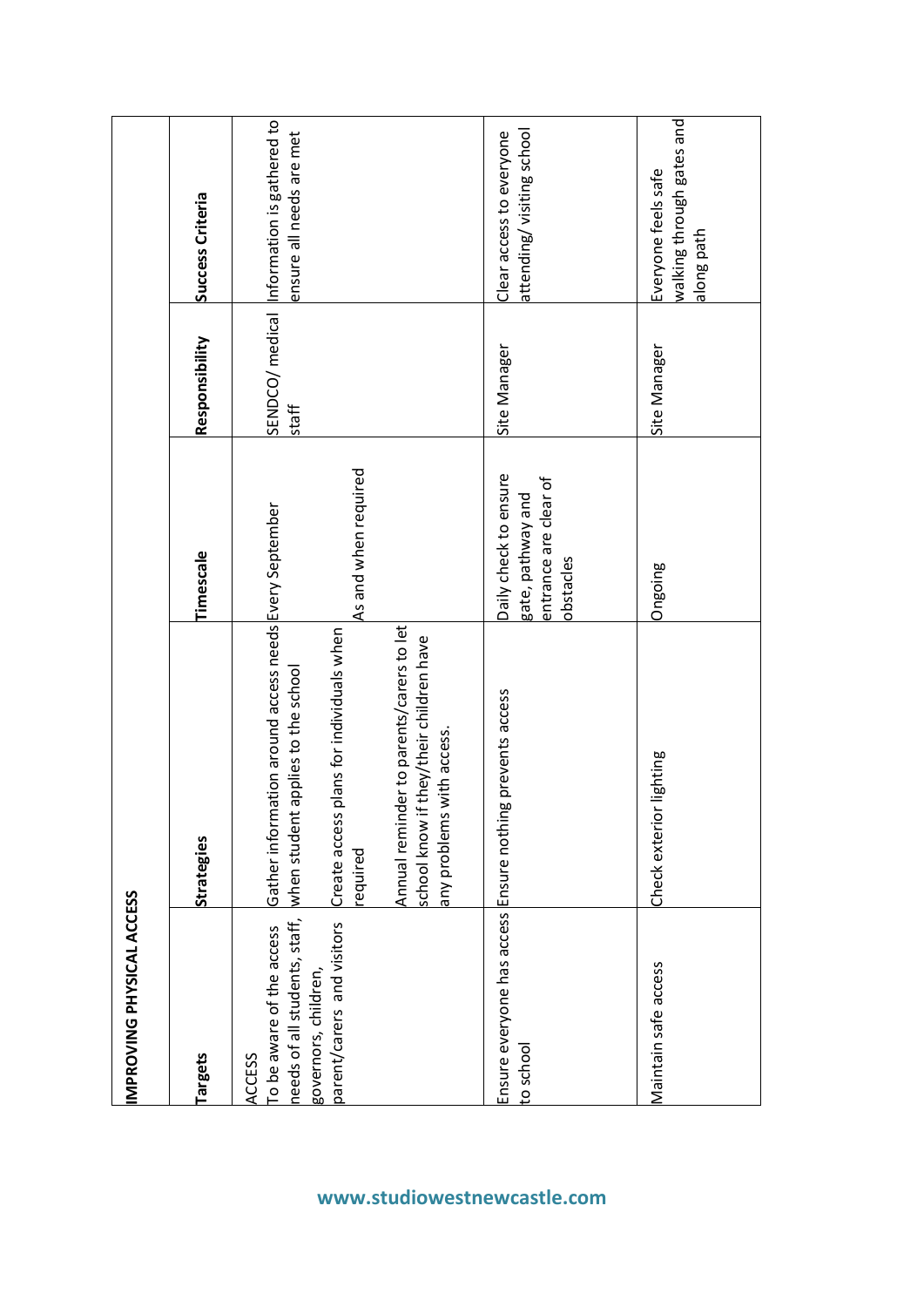| IMPROVING PHYSICAL ACCESS CONT.                                                                  |                                                                                                                                                           |             |                           |                                                                                                                      |
|--------------------------------------------------------------------------------------------------|-----------------------------------------------------------------------------------------------------------------------------------------------------------|-------------|---------------------------|----------------------------------------------------------------------------------------------------------------------|
| <b>Targets</b>                                                                                   | Strategies                                                                                                                                                | Timescale   | Responsibility            | Success Criteria                                                                                                     |
| Ensure all disabled or<br>evacuated<br><b>EXITS</b>                                              | is a personal emergency<br>impaired people can be safely evacuation plan for all disabled or<br>mpaired students.<br>Ensure there                         | As required | staff, caretaker          | SENDCO, Medical All students and staff know<br>plan and each student is<br>safely evacuated                          |
| Fire Safety Audit, equipment All other staff<br>up to date with regards to<br>checks are regular | to be aware of their<br>Specified staff are trained and Staff training for Fire Steward<br>of evacuation<br>duties in case                                | Ongoing     | Fire Stewards<br>Staff    | All students and Staff have a<br>from the school building<br>safe and successful exit                                |
| line with Equality Act (2010)<br>accessible and compliant in<br>The building remains fully       | Ensure any building/ maintenance work As work is carried out<br>are fully compliant with Equality Act in<br>relation to access eg ramps, visual<br>alarms |             | contractors<br>Caretaker, | students, parent/carers and<br>accessible and easily<br>travelled by all staff,<br>The building is fully<br>visitors |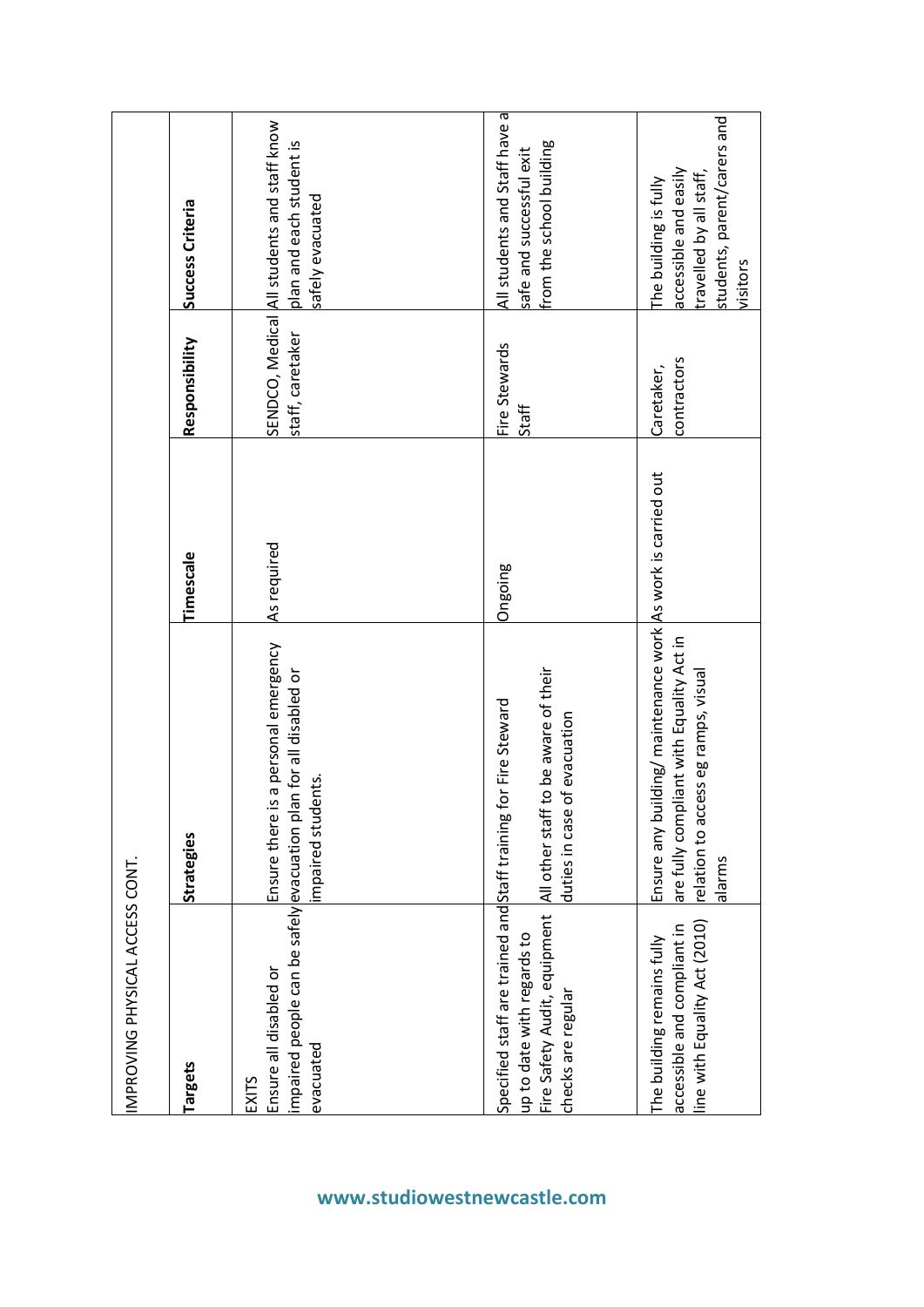|                                  | Success Criteria | All students fully access the<br>curriculum                                                                                                                                                                                                                                                                                                                                                            | Student happy and making<br>good progress                                                                                                                                                     | Student happy and making<br>good progress                                                                                                       |
|----------------------------------|------------------|--------------------------------------------------------------------------------------------------------------------------------------------------------------------------------------------------------------------------------------------------------------------------------------------------------------------------------------------------------------------------------------------------------|-----------------------------------------------------------------------------------------------------------------------------------------------------------------------------------------------|-------------------------------------------------------------------------------------------------------------------------------------------------|
|                                  | Responsibility   | All staff                                                                                                                                                                                                                                                                                                                                                                                              | Teaching Staff                                                                                                                                                                                | <b>Teaching Staff</b>                                                                                                                           |
|                                  | Timescale        | As required and in<br>needs                                                                                                                                                                                                                                                                                                                                                                            | esponse to individual<br>As required and in<br>needs                                                                                                                                          | esponse to individual<br>As required and in<br>needs                                                                                            |
|                                  | Strategies       | lents and resources must response to individual<br>reach to ensure they can plan, resource<br>riting equipment, ICT<br>be adjusted accordingly eg text size,<br>nclusion data for the students they<br>Planning lessons must consider the<br>have access to the<br>and deliver to meet their needs.<br>support, seating position<br>needs of all stud<br>paper colour, wi<br>All staff should <b>I</b> | Demonstration of patience and support.<br>specific programme as required through<br>iaison with Speech Therapy Service.<br>understanding.<br>Promote an ethos of inclusion,<br>acceptance and | enunciation, use of hearing loops, TA<br>Quiet classroom, student to sit near<br>iront and face teacher/board, clear<br>Ted<br>support as requi |
| IMPROVE ACCESS TO THE CURRICULUM | Targets          | Curriculum adjustments<br>ensure fair access for all                                                                                                                                                                                                                                                                                                                                                   | earning methods and<br>environment support<br>students with speech<br>Ensure teaching and<br>mpairment                                                                                        | students with hearing<br>learning methods and<br>environment support<br>Ensure teaching and<br>mpairment                                        |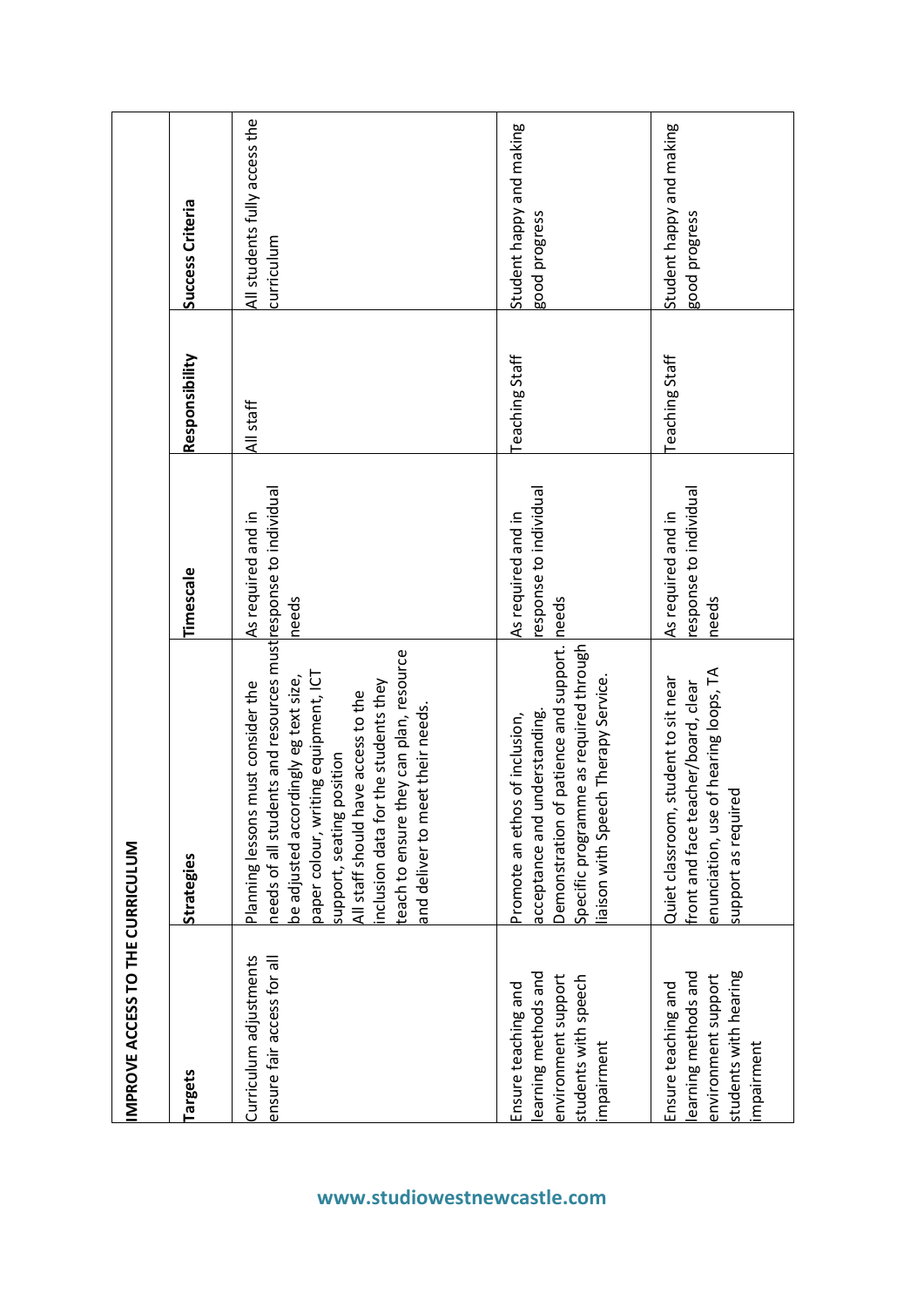| IMPROVE ACCESS TO THE CURRICULUM CONT.                                                                   |                                                                                                                                                                                                                                                                                                                                                                                         |                                                       |                |                                             |
|----------------------------------------------------------------------------------------------------------|-----------------------------------------------------------------------------------------------------------------------------------------------------------------------------------------------------------------------------------------------------------------------------------------------------------------------------------------------------------------------------------------|-------------------------------------------------------|----------------|---------------------------------------------|
| Targets                                                                                                  | Strategies                                                                                                                                                                                                                                                                                                                                                                              | Timescale                                             | Responsibility | <b>Success Criteria</b>                     |
| Curriculum adjustments<br>ensure fair access for all                                                     | needs of all students and resources must response to individual<br>teach to ensure they can plan, resource<br>paper colour, writing equipment, ICT<br>be adjusted accordingly eg text size,<br>inclusion data for the students they<br>must consider the<br>All staff should have access to the<br>and deliver to meet their needs.<br>position<br>Planning lessons<br>support, seating | As required and in<br>needs                           | All staff      | All students fully access the<br>curriculum |
| earning methods and<br>environment support<br>students with speech<br>Ensure teaching and<br>impairment  | Demonstration of patience and support.<br>Specific programme as required through<br>iaison with Speech Therapy Service.<br>understanding.<br>Promote an ethos of inclusion,<br>acceptance and                                                                                                                                                                                           | response to individual<br>As required and in<br>needs | Teaching Staff | Student happy and making<br>good progress   |
| students with hearing<br>earning methods and<br>environment support<br>Ensure teaching and<br>impairment | enunciation, use of hearing loops, TA<br>Quiet classroom, student to sit near<br>acher/board, clear<br>support as required<br>front and face te                                                                                                                                                                                                                                         | esponse to individual<br>As required and in<br>needs  | Teaching Staff | Student happy and making<br>good progress   |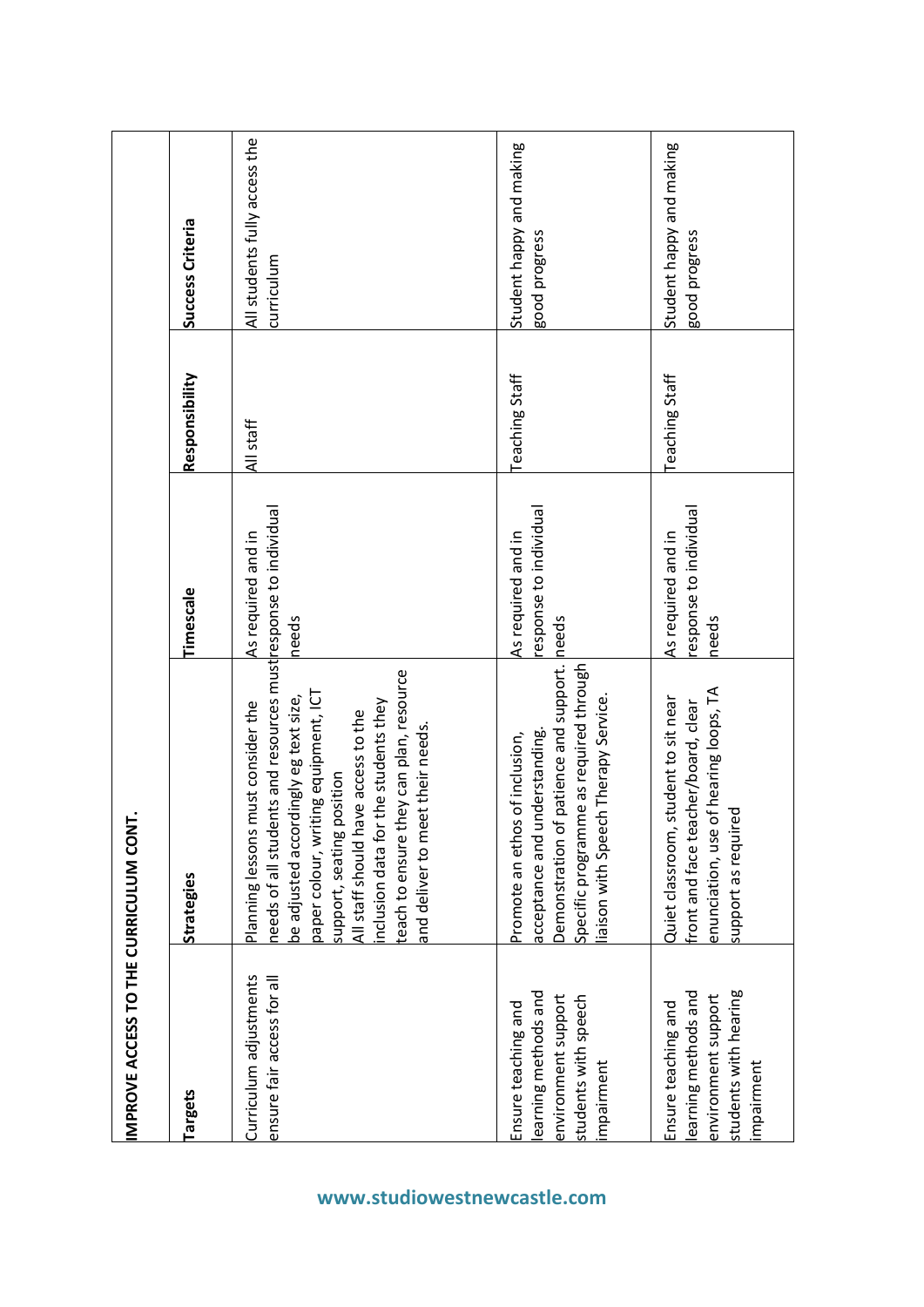| IMPROVE ACCESS TO THE CURRICULUM CONT.                                                                                                     |                                                                                                                                                                                                                                                          |                                                       |                                             |                                                                       |
|--------------------------------------------------------------------------------------------------------------------------------------------|----------------------------------------------------------------------------------------------------------------------------------------------------------------------------------------------------------------------------------------------------------|-------------------------------------------------------|---------------------------------------------|-----------------------------------------------------------------------|
| <b>Targets</b>                                                                                                                             | Strategies                                                                                                                                                                                                                                               | Timescale                                             | Responsibility                              | <b>Success Criteria</b>                                               |
| earning methods and<br>environment support<br>Ensure teaching and<br>children with visual                                                  | andouts of board<br>Child faces board, glasses worn,<br>modified print, h<br>Veldsip                                                                                                                                                                     | response to student's<br>As required and in<br>needs. | All staff                                   | Student happy and making<br>good progress                             |
| children with impaired<br>earning methods and<br>environment support<br>Ensure teaching and<br>mobility including<br>wheelchair users.     | Support in PE classroom environment,<br>in café' at lunch and<br>corridors and pathways clear of any<br>or wheelchair use,<br>obstructions or hazards<br>Early exit from classes.<br>amps as required.<br>Doorways wide f<br>Access to server<br>breaks. | As required                                           | Site Manager<br>SENDCo staff<br>Medical and | accessing all activities<br>Students are able and<br>comfortable when |
| children with emotional and<br>behavioural difficulties<br>earning methods and<br>environment support<br>Ensure teaching and               | Layout of classroom, clear targets, clear<br>expectations, time out space                                                                                                                                                                                | As required                                           | teaching staff<br>SENDCo and                | Student happy and making<br>good progress                             |
| children with diagnosed<br>earning methods and<br>environment support<br>medical condition eg<br>Ensure teaching and<br>asthmas, allergies | IT, PE and Science, staff<br>Accessibility of medication, Staff aware<br>'asthmas' no gninisha<br>when planning D                                                                                                                                        | As required                                           | Medical staff and<br>teaching staff         | Students able to access the<br>activities                             |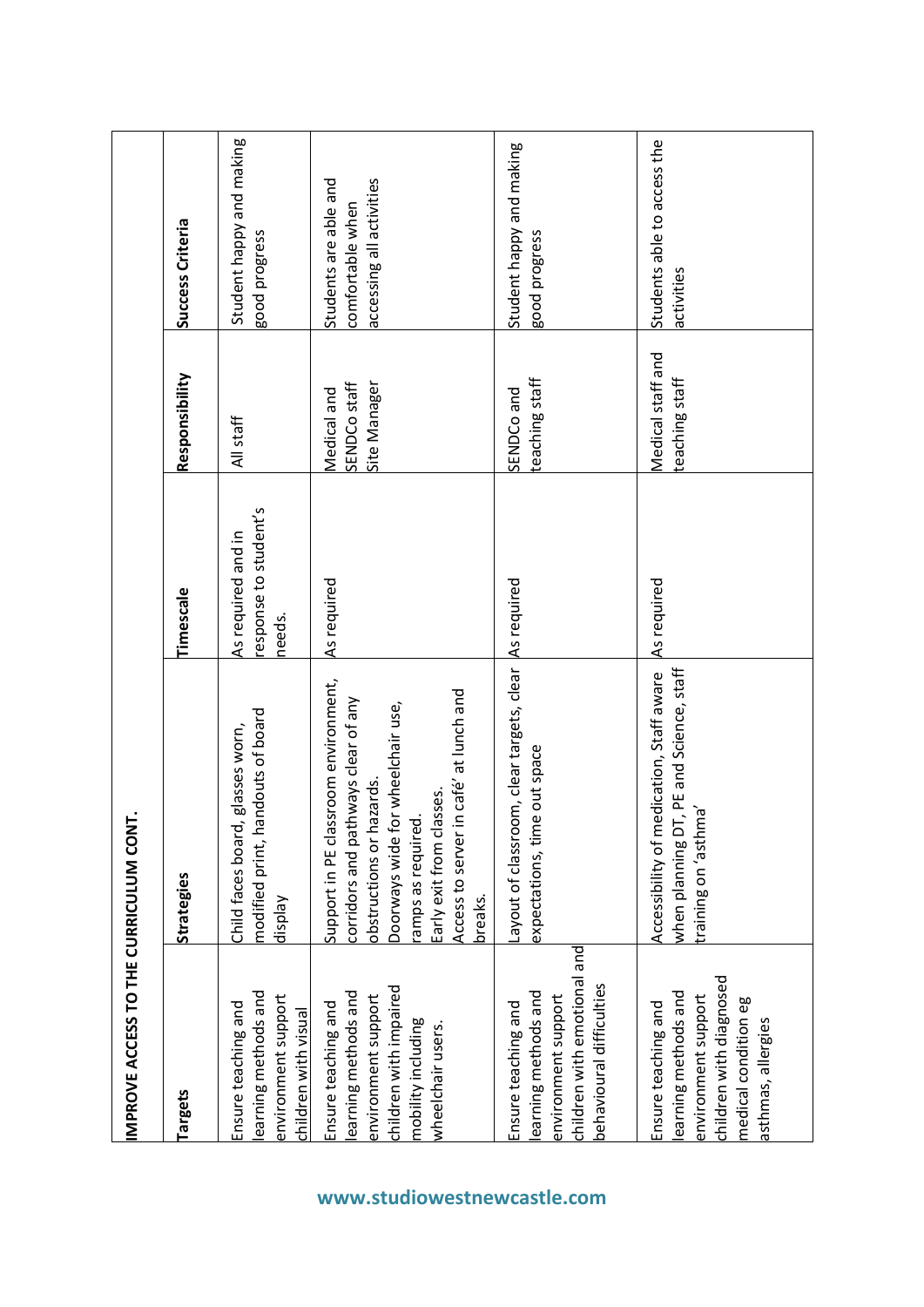| IMPROVE ACCESS TO THE CURRICULUM CON                           |                                                                                                                                                                            |                                 |                             |                                                            |
|----------------------------------------------------------------|----------------------------------------------------------------------------------------------------------------------------------------------------------------------------|---------------------------------|-----------------------------|------------------------------------------------------------|
| <b>Targets</b>                                                 | Strategies                                                                                                                                                                 | Timescale                       | Responsibility              | Success Criteria                                           |
| Provision is in place for<br>extra-curricular<br>opportunities | with parents/carers to As required<br>make necessary additional arrangements<br>such as transport, knowledge of local<br>Discussions held<br>area etc.                     |                                 | Staff running<br>activities | extra-curricular activities<br>All students can access     |
| Improve literacy and<br>achieving below age<br>expectations    | who require additional Ongoing<br>numeracy levels of students support using routine data, concerns<br>from staff. Provide appropriate<br>dentify students<br>interventions |                                 | Teaching staff,<br>SENDCo   | Progress in students<br>capabilities                       |
| and statutory assessments<br>Ensure all students can           | access public examinations students who require and are legible for<br>support, including readers, separate<br>Access arrangements in place for all<br>rooms, scribes etc. | For all exam/assessments SENDCo |                             | All students can fully access<br>all exams and assessments |

### **www.studiowestnewcastle.com**